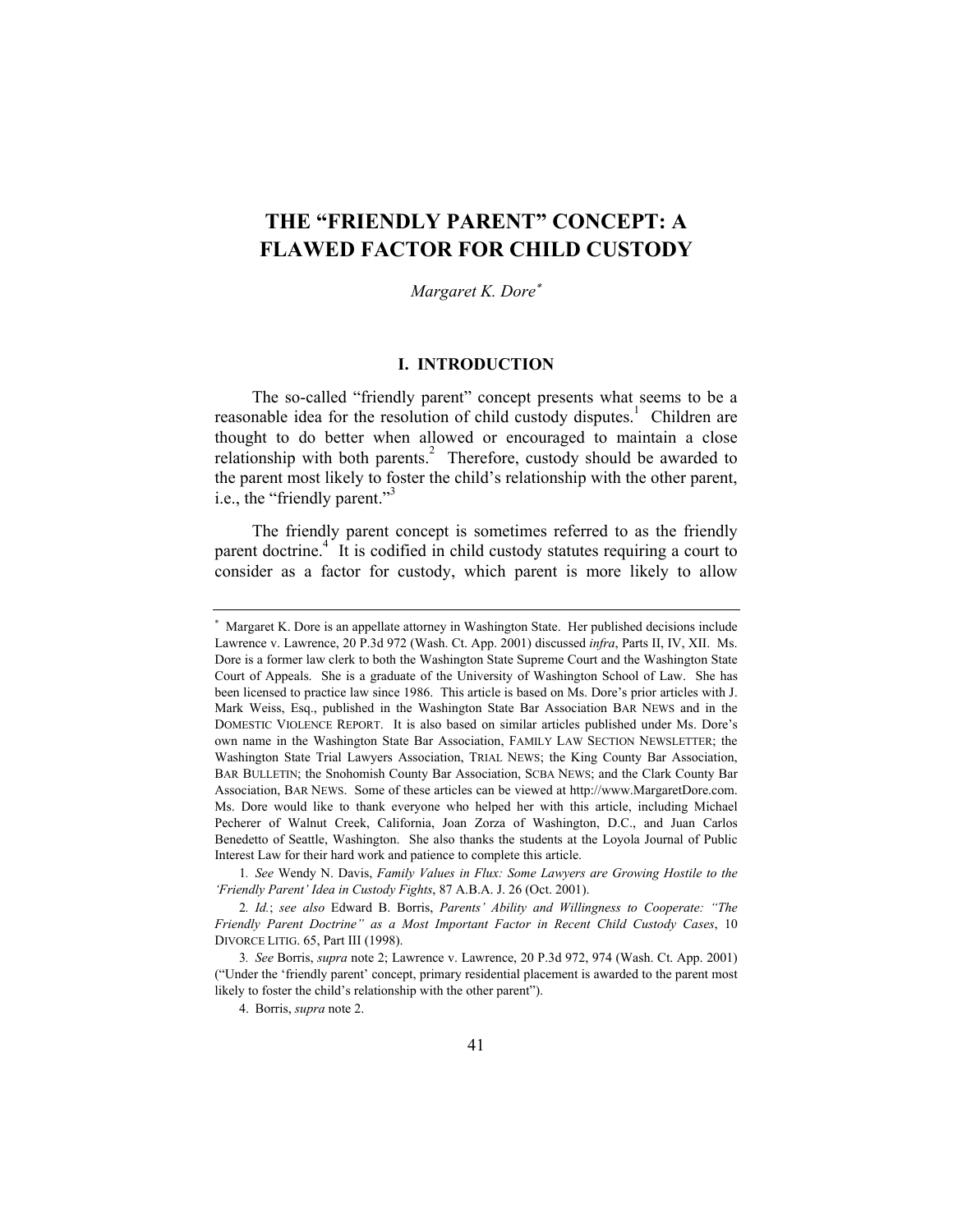"frequent and continuing contact" with the child and the other parent, or which parent is more likely to promote the child's contact or relationship with the other parent.<sup>5</sup>

For example, Florida's child custody statute requires courts to consider two friendly parent provisions: which parent is "more likely to allow the child frequent and continuing contact with the nonresidential parent;" and "[t]he willingness and ability of each parent to facilitate and encourage a close and continuing parent-child relationship between the child and the other parent."<sup>6</sup>

As another example, Virginia's child custody statute also requires courts to consider two friendly parent provisions: "[t]he propensity of each parent to actively support the child's contact and relationship with the other parent, including whether a parent has unreasonably denied the other parent access to or visitation with the child;" and "[t]he relative willingness and demonstrated ability of each parent to maintain a close and continuing relationship with the child, and the ability of each parent to cooperate in and resolve disputes regarding matters affecting the child."

On close examination, the friendly parent concept presents a paradox. This is because in a child custody dispute, the parents are in litigation against each other. The purpose of this litigation is to take custody away from the other parent, which by definition does not foster the other parent's relationship with the child. The friendly parent concept, however, requires parents to make the opposite showing, that they will "most likely foster . . . the other parent's relationship with the child."<sup>8</sup>

With this inherent contradiction, the results of a friendly parent analysis are unpredictable and at times, bizarre. The friendly parent concept also encourages litigation and conflict between parents; it renders parents unable to protect themselves and their children from abuse, violence, and neglect at the hands of the other parent. Because of these problems, this article argues that the friendly parent concept should be eliminated from child custody practice, and that existing friendly parent statutory provisions should be repealed or judicially overturned.

<sup>5</sup>*. Lawrence,* 20 P.3d at 974 ("[T]he 'friendly parent' concept . . . is often reflected in statutes that establish that it is a matter of public policy that children have 'frequent and continuing contact' with both parents.").

 <sup>6.</sup> FLA. STAT. § 61.13(3)(a) and (j) (1995).

 <sup>7.</sup> VA. CODE. ANN. § 20-124.3(6)-(7) (2004).

<sup>8</sup>*. Lawrence*, 20 P.3d at 974 ("Under the 'friendly parent' concept, primary residential placement is awarded to the parent most likely to foster the child's relationship with the other parent.").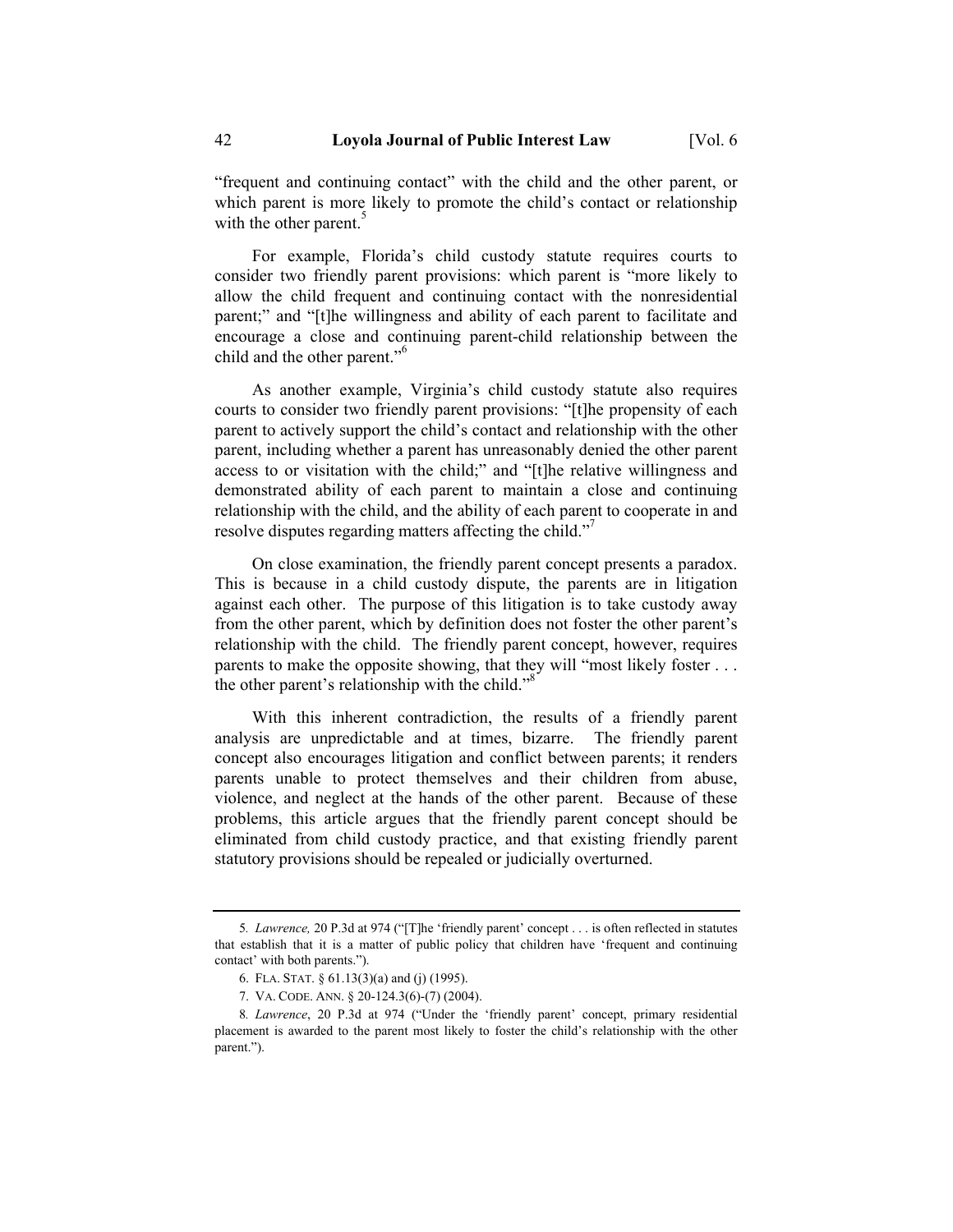#### **II. THE CURRENT STATE OF THE LAW**

The friendly parent concept and friendly parent statutory provisions are widespread and routinely applied throughout the United States.<sup>9</sup> There is, however, a small but growing movement to reject the friendly parent concept or limit its application as a factor for custody.<sup>10</sup> In *Lawrence v. Lawrence*, for example, the court rejected the friendly parent concept and concluded that its use in a custody determination "would be improper and an abuse of discretion."<sup>11</sup> More recently, the State of Alaska amended its child custody statute to prevent consideration of its friendly parent factor if a parent is able to prove that the other parent committed sexual assault or domestic violence.<sup>12</sup> Oregon and Vermont have similar "domestic violence" exceptions."<sup>13</sup>

Courts also limit application of the friendly parent concept by putting more weight on competing factors. For example, in *In re Marriage of Compton*, the court found that the child's need for education outweighed her need for "frequent and continuing contact" with her noncustodial parent.<sup>14</sup> In *Lester v. Lennane*, the court affirmed custody awarded to the mother based on "stability" although the father was "more likely to allow frequent and continuing contact."

[E]xcept that the court may not consider this willingness and ability [of each parent to facilitate and encourage a close and continuing relationship between the other parent and the child] if one parent shows that the other parent has sexually assaulted or engaged in domestic violence against the parent or a child, and that a continuing relationship with the other parent will endanger the health or safety of either the parent or the child.

ALASKA STAT. § 25.20.090(6)(E) (2004). (More information about this enactment is available at http://www.legis.state.ak.us/PDF/23/Bills/HB0385Z.PDF)

 13. OR. REV. STAT. § 107.137(1)(f) ("[T]he court may not consider such willingness and ability [to facilitate and encourage a close and continuing relationship between the other parent and the child] if one parent shows that the other parent has sexually assaulted or engaged in a pattern of abuse against the parent or a child and that a continuing relationship with the other parent will endanger the health or safety of either parent or the child."); VT. STAT. ANN. tit. 15 § 665(b)(5) (excluding from the friendly parent provision: "where contact will result in harm to the child or a parent").

<sup>9</sup>*. See* sources cited *supra* note 3; *see also* Joan Zorza, *"Friendly Parent" Provisions in Custody Determinations*, 26 CLEARINGHOUSE REV. 921, 923 (1992) ("Even when a state has neither friendly parent language in its custody statutes nor any appellate court decisions favoring a friendly parent analysis, many judges still act as if their state's laws have such a provision.").

<sup>10</sup>*. See* Davis, *supra* note 1 ("Some lawyers are growing hostile to the 'friendly parent' idea in custody fights." "At least one court recently has joined the unfriendly opposition.") (capitalization changed).

<sup>11</sup>*. Lawrence*, 20 P.3d at 974.

 <sup>12.</sup> 

 <sup>14. 33</sup> P.3d 369, 372 (Or. Ct. App. 2001).

 <sup>15. 101</sup> Cal. Rptr. 2d 86, 126 (Ct. App. 2000). The court stated: "What the [trial] court did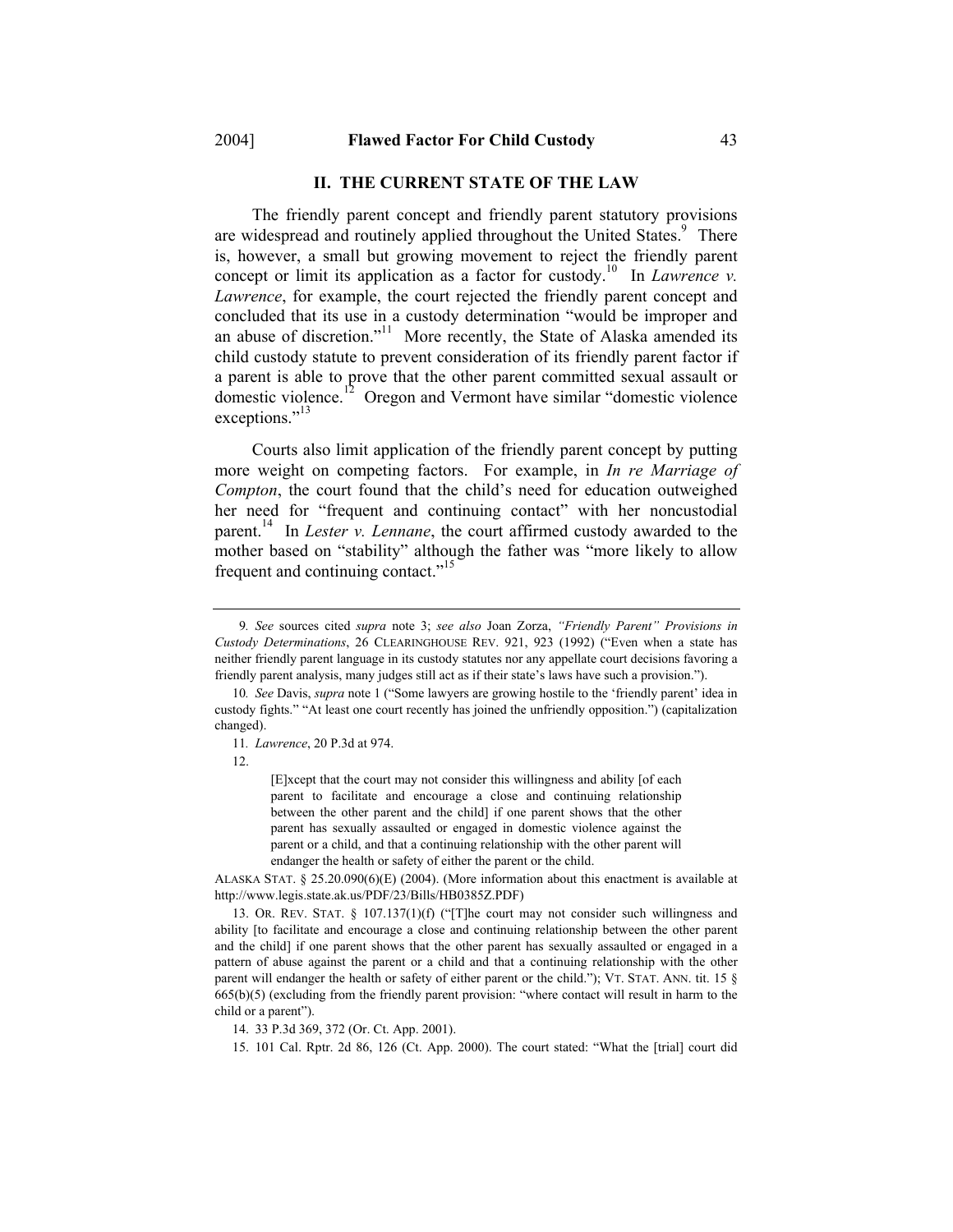#### **III. APPLICATION OF THE FRIENDLY PARENT CONCEPT**

In practice, courts making the friendly parent determination examine parental conduct. Under the most common analysis, "friendly parents" are those who do not make allegations about the other parent, who do not withhold access to the child and who are cooperative.<sup>16</sup> "Unfriendly parents" are those who make allegations, who are "alienating" and who withhold access.<sup>17</sup> The "friendly parent" is the parent more likely to get custody, or at least, more time with the child.<sup>18</sup>

A typical example of a court's use of the friendly parent concept is found in the majority opinion in *In re Marriage of Wang*. 19 In *Wang*, the majority affirmed that the father would be more likely to provide frequent and continuing contact, i.e., be the "friendly parent," because the mother had placed restrictions on his visitation.<sup>20</sup> The restrictions included her insistence that he not be working during visitation and that he actually spend time with the child.<sup>21</sup>

However, almost any fact pattern can be spun or twisted to support a friendly parent analysis. For example in *Wang*, the dissent argued for further findings to determine if the father was the unfriendly parent because his church allowed little authority to women.<sup>22</sup> The dissent stated that, "[w]hether under the guise of religion or not, any indoctrination of a minor child which undermines a child's respect for his/her mother because she is a woman, subverts the child's interaction and interrelationship with that parent  $\ldots$  .  $^{323}$ 

- 18*. See* Dore & Weiss, *supra* note 16.
- 19*.* 896 P.2d 450 (Mont. 1995).
- 20*. See Wang*, 896 P.2d at 452.

find is that each parent scored better on some of the applicable tests: although [the father] was more likely to allow frequent and continuing contact [be the 'friendly parent'] . . . , only [the mother] had experience as a primary parent. In most relevant respects, the court found the parents equally 'capable.' Accordingly, the court used 'stability' as the tie-breaker, a decision well within the court's discretion." (footnote omitted).

 <sup>16.</sup> Margaret K. Dore & J. Mark Weiss, *Washington Rejects "Friendly Parent" Presumption in Child Custody Cases*, B. NEWS, 32 (Wash. St. Bar Ass'n., Aug. 2001).

<sup>17</sup>*. Id*. *Compare* Borris, *supra* note 2, Part IV (identifying four common fact patterns: denying the other parent's right to see the child; speaking ill of the other parent in the child's presence; filing false charges of abuse; and disappearing with the child). In the author's experience, it does not matter whether the statements are true or false; any allegation can be sufficient to support a friendly parent analysis.

<sup>21</sup>*. Id.*

<sup>22</sup>*. See id*. at 454-55.

<sup>23</sup>*. Id*. at 454.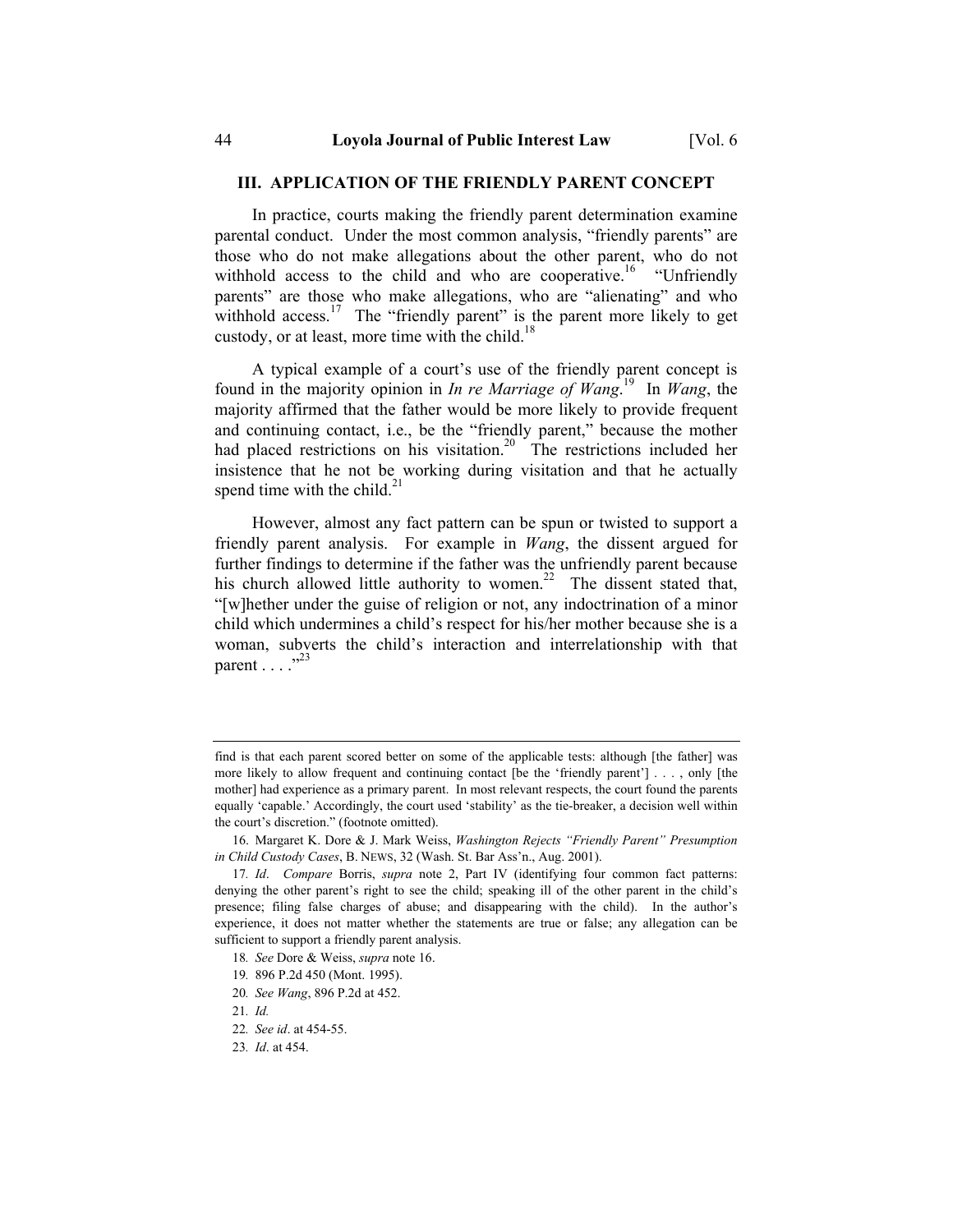#### **IV. REWARD AND PUNISHMENT**

Judicial application of the friendly parent concept can be viewed as a reward and punishment paradigm.<sup>24</sup> Courts punish parents engaging in "unfriendly behavior" by denying them custody or time with their children.<sup>25</sup> Thus, children's needs are subordinated to penalties against the parent. This is one of the reasons for the *Lawrence* court's rejection of the friendly parent concept.<sup>26</sup> The friendly parent analysis as "punishment" is also reported in the literature.<sup>27</sup>

# **V. INCREASED LITIGATION AND CONFLICT**

The easiest way to prove that a parent is friendly is to prove the other parent unfriendly.<sup>28</sup> Parents are therefore encouraged to create situations that induce the other parent to refuse visitation, to be uncooperative, or to appear "alienating."<sup>29</sup> *Ford v. Ford provides a good example of this* phenomenon.<sup>30</sup> In *Ford*, the father manipulated events to "prove" that the mother was withholding visitation:

> The husband . . . took the couple's Ford Mustang from [the wife] . . . late one night after they separated, and knew the Ford Explorer he left in its place was "probably" going to be repossessed. Indeed, the car was repossessed the day before a scheduled . . . visit, leaving the wife unable to transport [the child] to the husband for visitation, as she was required to do. The wife telephoned the husband, who agreed to drive to the wife's home in Miami. He appeared at the wife's home with several people and a video camera,

 <sup>24.</sup> Margaret K. Dore, *The Friendly Parent Concept: Anything But Friendly*, FAMILY LAW SECTION NEWSLETTER, 5 (Wash. St. Bar Ass'n., Fall 2001), *available at* http://www. margaretdore.com/fp\_anything.htm.

<sup>25</sup>*. Id*.

<sup>26</sup>*. See Lawrence,* 20 P.3d at 974 ("[R]ejection of [the friendly parent] rule is consistent with our state's policy that 'custody and visitation privileges are not to be used to penalize or reward parents for their conduct.'"); *see also Wang*, 896 P.2d at 452 (where the mother was in effect punished for restricting the father's visitation with denial of custody); Borris, *supra* note 2, Part IV. A. ("Clearly, *Wang* stands for the proposition that custody may be denied to one parent simply because that parent interfered with the visitation rights of the other parent.").

 <sup>27.</sup> MARY ANN MASON, THE CUSTODY WARS: WHY CHILDREN ARE LOSING THE LEGAL BATTLE AND WHAT WE CAN DO ABOUT IT 169 (1999) ("The transfer of custody to the 'friendly parent' more often is done to punish the other parent than to meet the needs of the child."). *See also* Borris, *supra* note 2, Part V ("A parent who . . . injures the relationship between the child and the other parent will often face the *penalty* of loss of custody") (emphasis added).

<sup>28</sup>*. See* Dore, *supra* note 24, at 6.

<sup>29</sup>*. See id.;* Dore & Weiss, *supra* note 16, at 33.

 <sup>30. 700</sup> So.2d 191 (Fla. Dist. Ct. App. 1997).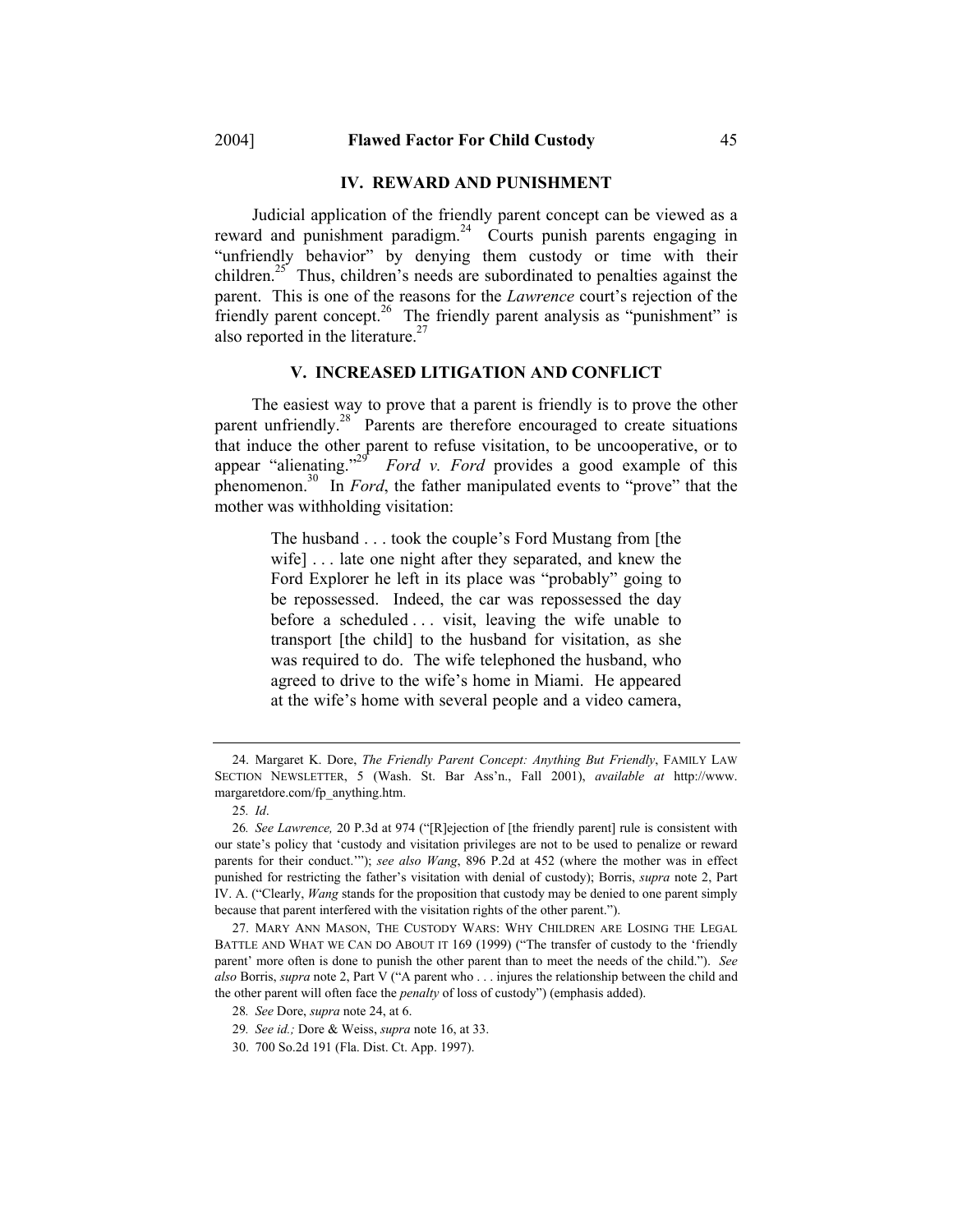explaining he wanted to "prove the [wife] was withholding visits."<sup>31</sup>

Parents also compete through "expert shopping." Although courtappointed parenting evaluators and guardians *ad litem* are ostensibly neutral, many have known views and litigation histories.<sup>32</sup> If an evaluator or guardian *ad litem* is known to treat the outcome of a friendly parent analysis as dispositive, the parent planning to present a friendly parent analysis may advocate for that person's appointment.<sup>33</sup> Parents also employ their own experts such as psychologists who give opinions on alienation.<sup>334</sup>

For parents with lower budgets, aggressively worded letters alleging that the other parent is being uncooperative can be effective.<sup>35</sup> Regardless of whether the matters presented in such letters are trivial, the other parent's failure to respond can be seen as an admission to the allegation that he or she is uncooperative and "unfriendly."<sup>36</sup>

Another ploy is for one parent to allow the other parent to have visitation with the child, but later claim that the visitation was unauthorized. $37$  A parent may also claim that his visitation was actually denied.<sup>38</sup> These ploys and others can lead to the other parent being deemed "unfriendly."<sup>39</sup> With the friendly parent concept, game-based custody determinations are not uncommon.

#### **VI. "CATCH 22" AND A "CHILLING EFFECT"**

With the paradox of the friendly parent concept—that a parent is

39*. See id*.

<sup>31</sup>*.* 700 So.2d at 194*; see also* Julian v. Bryan, 710 So. 2d 1037, 1038 (Fla. Dist. Ct. App. 1998) ("Several of the complaints regarding the denial of visitation concerned times when the child was sick and actually hospitalized."); Dore & Weiss, *supra* note 16, at 33 (father requested every-other-day visitation when child was extremely ill so that mother would object and thereby provide the father with proof that she had denied him access to the child).

 <sup>32.</sup> Margaret K. Dore, *Parenting Evaluators and GALs: Practical Realities*, B. BULL. (King Co. Bar Ass'n., Dec. 1999), *available at* http://www.margaretdore.com/Parenting evaluators.htm.

<sup>33</sup>*. See id*.

<sup>34</sup>*. See* MARGARET A. HAGEN, WHORES OF THE COURT: THE FRAUD OF PSYCHIATRIC TESTIMONY AND THE RAPE OF AMERICAN JUSTICE, 199 (Regan Books, 1997) ("[T]here are usually two experts hired, one per parent . . . ."); *see also* Carol S. Bruch, *Parental Alienation Syndrome and Parental Alienation: Getting It Wrong in Child Custody Cases*, 35 FAM. L.Q. 527, 537 (2001) ("An electronic search for all reported U.S. cases between 1985 and February 2001 employing the term 'parental alienation syndrome' revealed numerous mental health professionals . . . who have testified that [parental alienation syndrome] was present . . .").

<sup>35</sup>*. See* Dore, *supra* note 24, *at* 6.

<sup>36</sup>*. See id*.

<sup>37</sup>*. See id*.

<sup>38</sup>*. See id*.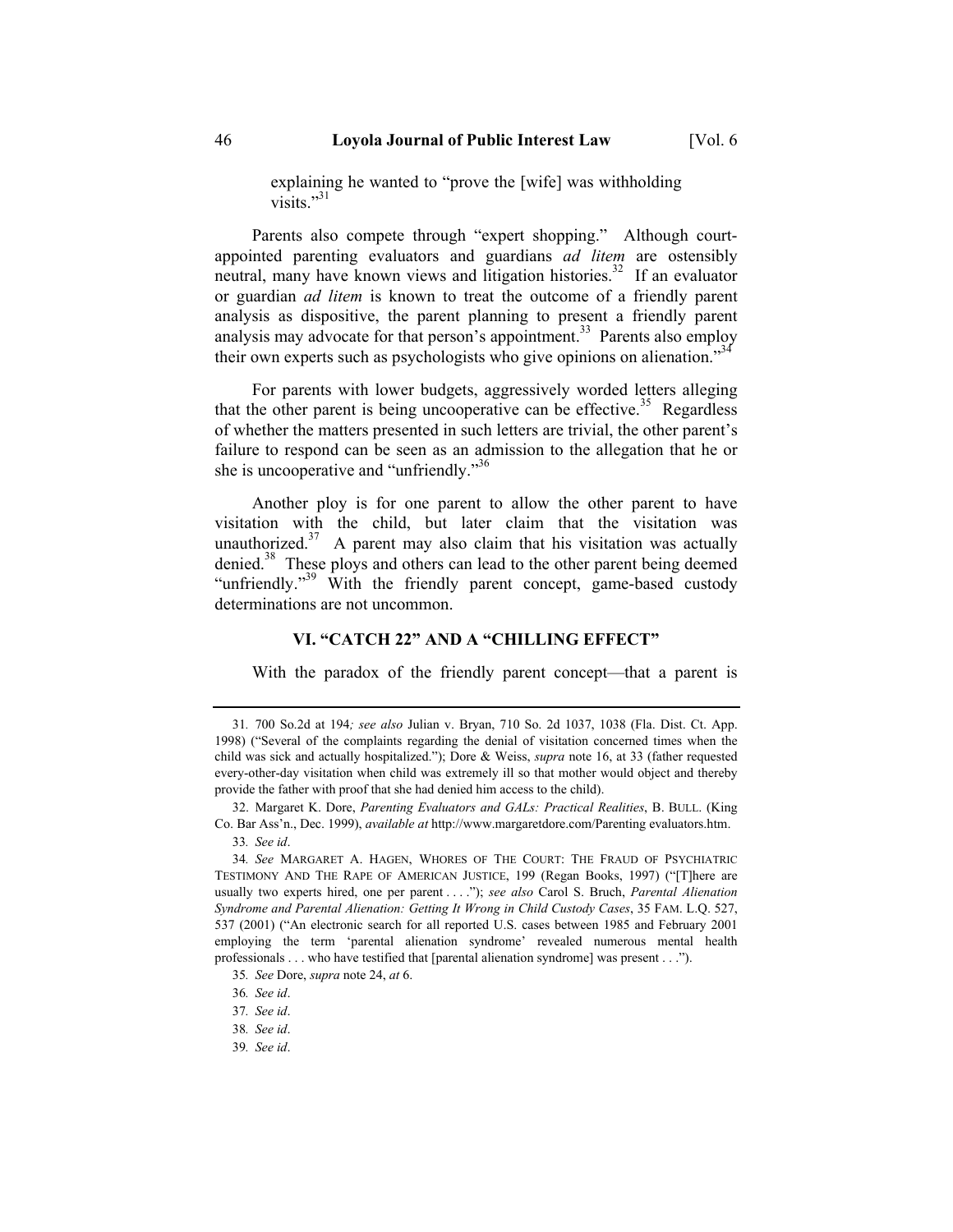trying to obtain custody from the other parent but also prove the opposite parents can find themselves in a no-win "Catch 22."<sup>40</sup> The following examples serve to illustrate this situation.

### **A. AN "UNFRIENDLY FATHER"**

In *In re Marriage of Roe*, the court affirmed that the father would be less likely to support frequent and continuing contact with the child's mother.<sup>41</sup> Substantial evidence supporting the trial court's decision included that the father asked for custody and provided supporting reasons in his favor, but he had only written a single reason in the mother's favor.<sup>42</sup>

The father wanted custody. He had therefore asked for custody and provided supporting reasons. By doing so, he undercut his chances. He was in a no-win "Catch 22."

#### **B. DOMESTIC VIOLENCE**

"Domestic violence victims, . . . for the safety of the children and themselves, take active steps to minimize contact and relationships with the abuser. $143}$  By doing so, these protective parents are more likely to be labeled "unfriendly" so that custody will be awarded to the abusive parent.<sup>4</sup> Family law attorney, Richard Ducote, describes this practical effect of the friendly parent concept:

> The generalization is frightening, but like all broad statements there are many exceptions: After twenty years in family law courtrooms throughout the country, I confidently say that no woman, despite very abundant evidence that her child has been sexually molested by her ex-husband or that she has been repeatedly pummeled by the violent father of her child, can safely walk into any family court in the country and not face a grave risk of losing custody to the abuser for the sole reason that she dared to present the evidence to the judge and ask that the child be protected.<sup>45</sup>

<sup>40.</sup> *See supra*, Part I (discussing the paradox and self-contradiction of the friendly parent concept).

 <sup>41. 23</sup> Cal. Rptr. 2d 295, 297, 300 (Ct. App. 1993).

<sup>42</sup>*.* 23 Cal. Rptr. 2d 295, 297, 300 .

 <sup>43.</sup> Richard Ducote, *Guardians Ad Litem in Private Custody Litigation: The Case for Abolition*, 3 LOY. J. PUB. INT. L. 106, 141 (2002) (quoting *A Judge's Guide: Making Child-Centered Decisions in Custody Cases*, 116-17, ABA Center on Children and the Law, 2001).

 <sup>44.</sup> *See id*.; Dore, *supra* note 24, at 6.

 <sup>45.</sup> EXPOSÉ: THE FAILURE OF FAMILY COURTS TO PROTECT CHILDREN FROM ABUSE IN CHILD CUSTODY DISPUTES, ch.1, Richard Ducote, *What I Have Learned at the Courthouse* 11, *¶* 1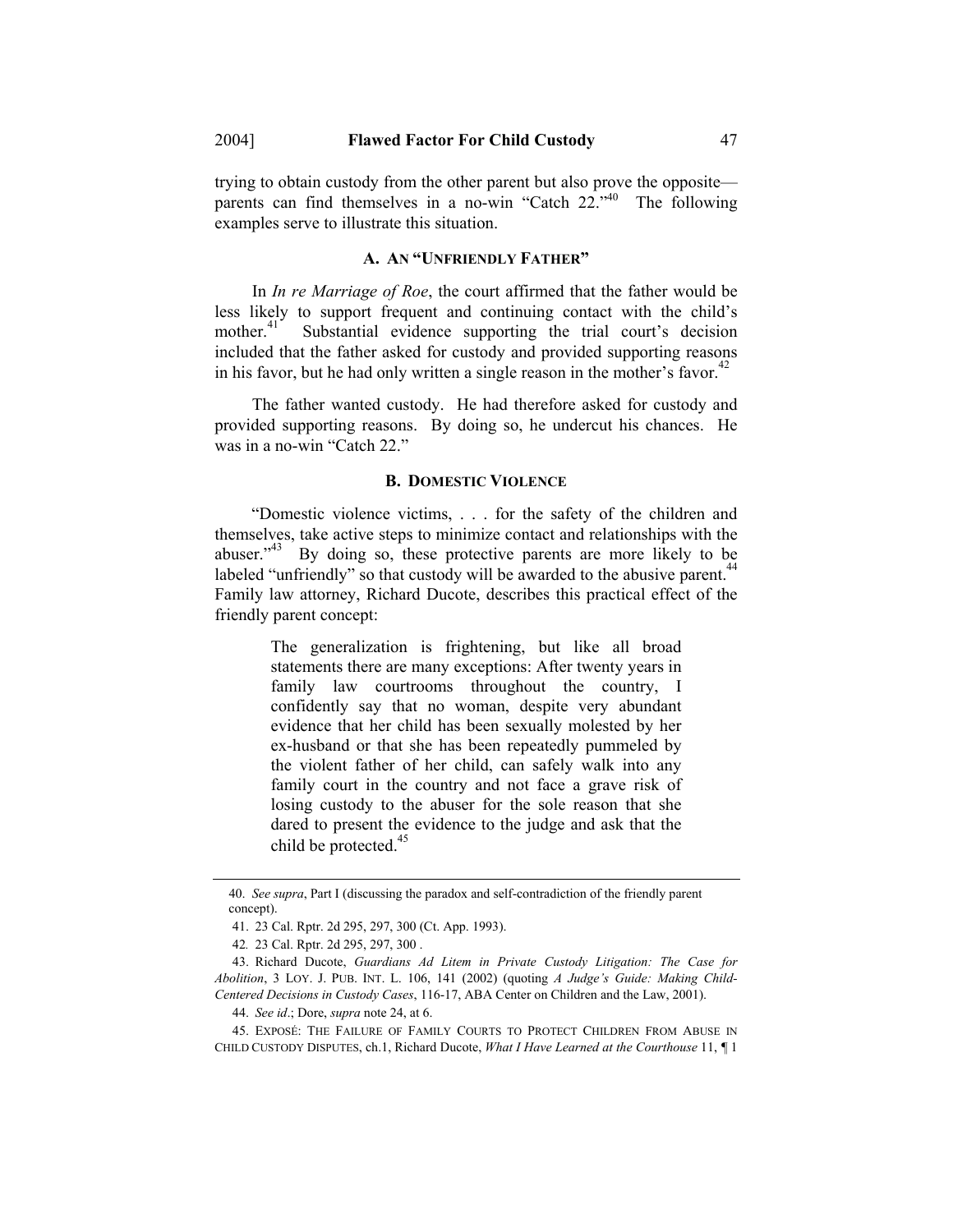#### 48 **Loyola Journal of Public Interest Law** [Vol. 6

By restricting access to protect the child, the protective parent provides evidence that custody should be awarded to the abusive parent. So, another "Catch 22." In practice, this situation causes parents who wish to protect their children to not disclose that their children are at risk. Professor Mary Ann Mason states "mothers who fear abuse are better off keeping it to themselves  $\ldots$  ...<sup>46</sup> A similar sentiment is echoed by Joan Zorza, editor of the *Domestic Violence Report*. 47 She states that "[f]riendly parent provisions effectively chill the right of any parent to raise even the most meritorious claim."48

#### **C. A CHRISTIAN FAMILY**

The third and last example is from an article in *World Magazine* by Joel Belz.<sup>49</sup> Mr. Belz describes a custody trial in which the doctrine of "parental alienation," i.e., "friendly parent," put a stepfather in an impossible situation and provided a chilling effect on religious freedom.<sup>50</sup> Mr. Belz states:

> Profound consequences spring from the doctrine of parental alienation.

> The first is that [the stepfather] is put in an impossible situation. If he does bad things to the children he is informally fathering, he is of course a bad father. But if he does good things to those children, guess what—that is also bad, for now, simply by the contrast he is drawing, he is alienating the children from their biological father!

> A second serious consequence is that Christian parents, and the churches where they are members, find themselves fearfully restricted in their teaching of biblical truth. May we tell our children that adultery is wrong—or that marriage is intended by God to be permanent? May we call it "sin" when those standards are broken? "Well," the courts seem to be saying, "you can say what you want. But there are consequences if we catch you reflecting

<sup>(</sup>Elize T. St. Charles & Lynn Crook, eds., 1999); *see also* MASON, *supra* note 27, at 169 ("courts tend to favor the 'friendly parent,' that is, the parent who is not making the accusation or withholding access, and often will transfer custody on that basis") (emphasis removed).

 <sup>46.</sup> MASON, *supra* note 27, at 164.

<sup>47</sup>*.* Zorza, *supra* note 9, at 923.

 <sup>48.</sup> *Id.*

 <sup>49.</sup> Joel Belz, *Live With the Consequences: Custody Issues, Like Divorce, are Too Complicated for our Courts*, WORLD MAG., September 21, 2002, *available at* http://www.worldmag.com/subscriber/ displayarticle.cfm?id= 6327.

<sup>50</sup>*. Id.*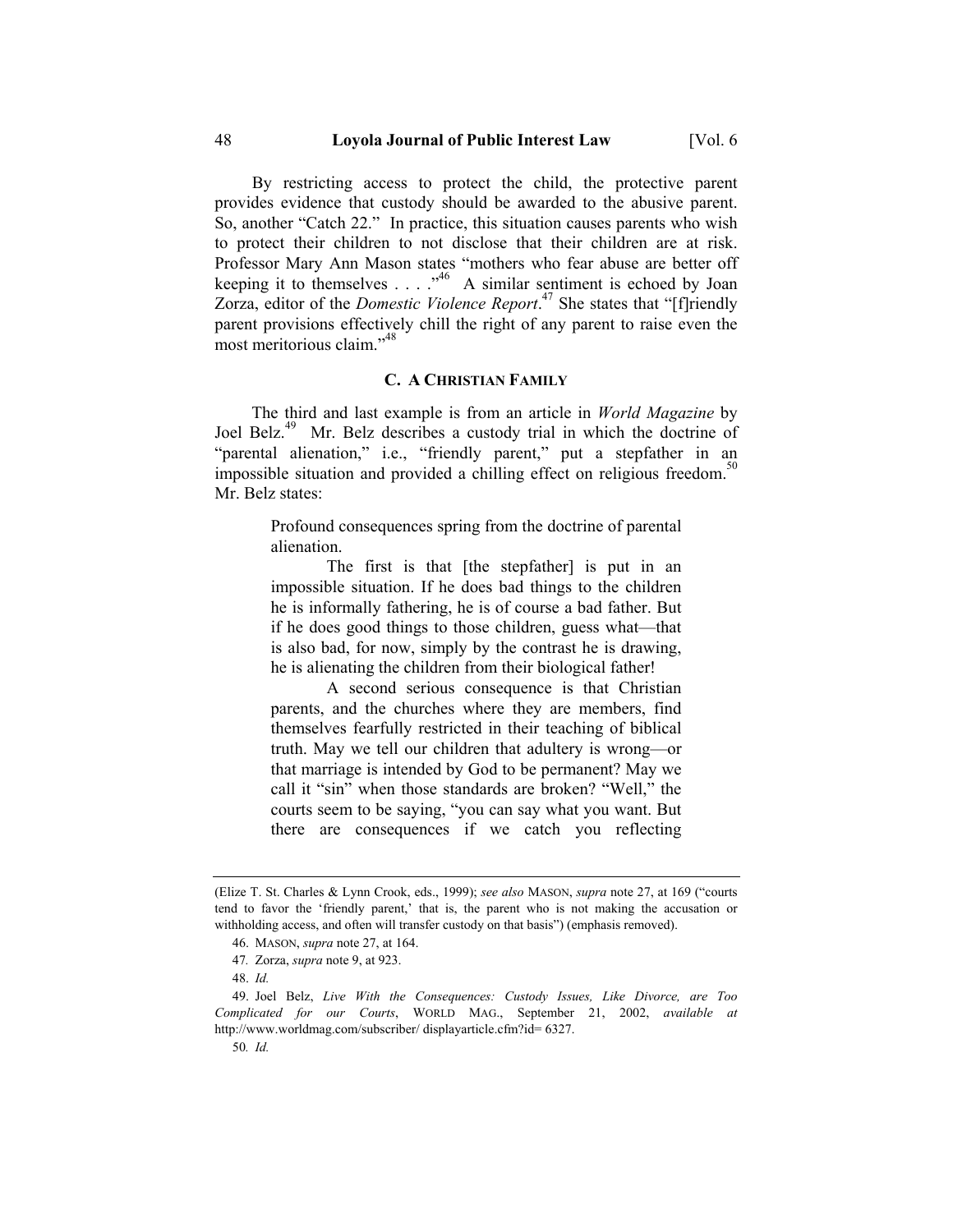negatively on anyone—and those consequences might include your losing custody privileges you now enjoy." (In this case, as a matter of fact, the mother did lose the primary custody she once enjoyed.)

 So much for meaningful religious freedom. In the case I watched, the tape of a sermon preached at the family's church was played for the judge, to help determine whether the tone of that sermon might have tilted the children's thinking against their father. If that practice doesn't produce what civil-liberties folk have often called a "chilling effect," it's hard to imagine what might be any more icy. $51$ 

These three examples also illustrate a root problem with the friendly parent concept. Parents are discouraged from protecting their children according to their own viewpoints and belief systems. In addition, they often *cannot* protect their children.<sup>3</sup>

#### **VII. MERE "CONFLICT"**

The friendly parent concept also puts children and their protective parents at risk because it encourages courts to view evidence of violence, abuse and neglect as mere "conflict." For example, in *Ford*, the record from the six day trial was "replete with testimony . . . regarding domestic violence and spousal abuse."<sup>53</sup> The father also admitted to violence and abuse against the mother.<sup>54</sup> The trial court, however, devoted just one sentence to summarize this evidence, as follows: "The court has considered everything that each side accused the other side of as well as all the good things that each side presented about themselves."<sup>55</sup>

The trial court awarded custody to the father citing visitation difficulties.<sup>56</sup> The Florida Court of Appeals reversed, stating in part:

> [T]he trial court's expressed concern regarding difficulties encountered in visitation reflects a problem commonly occurring in cases where evidence demonstrates a pattern of domestic violence. The trouble occurs when a court attempts to harmonize the non-abusive parent's conduct with "friendly parent" provisions .... [The trial court]

<sup>51</sup>*.* Belz, *supra* note 49.

<sup>52</sup>*. See also* discussion *infra*, Parts VII, IX.

<sup>53</sup>*. Ford*, 700 So.2d at 196.

<sup>54</sup>*. Id.* at 196-97.

<sup>55</sup>*. Id*. at 196 (capitalization changed).

<sup>56</sup>*. Id*. at 194.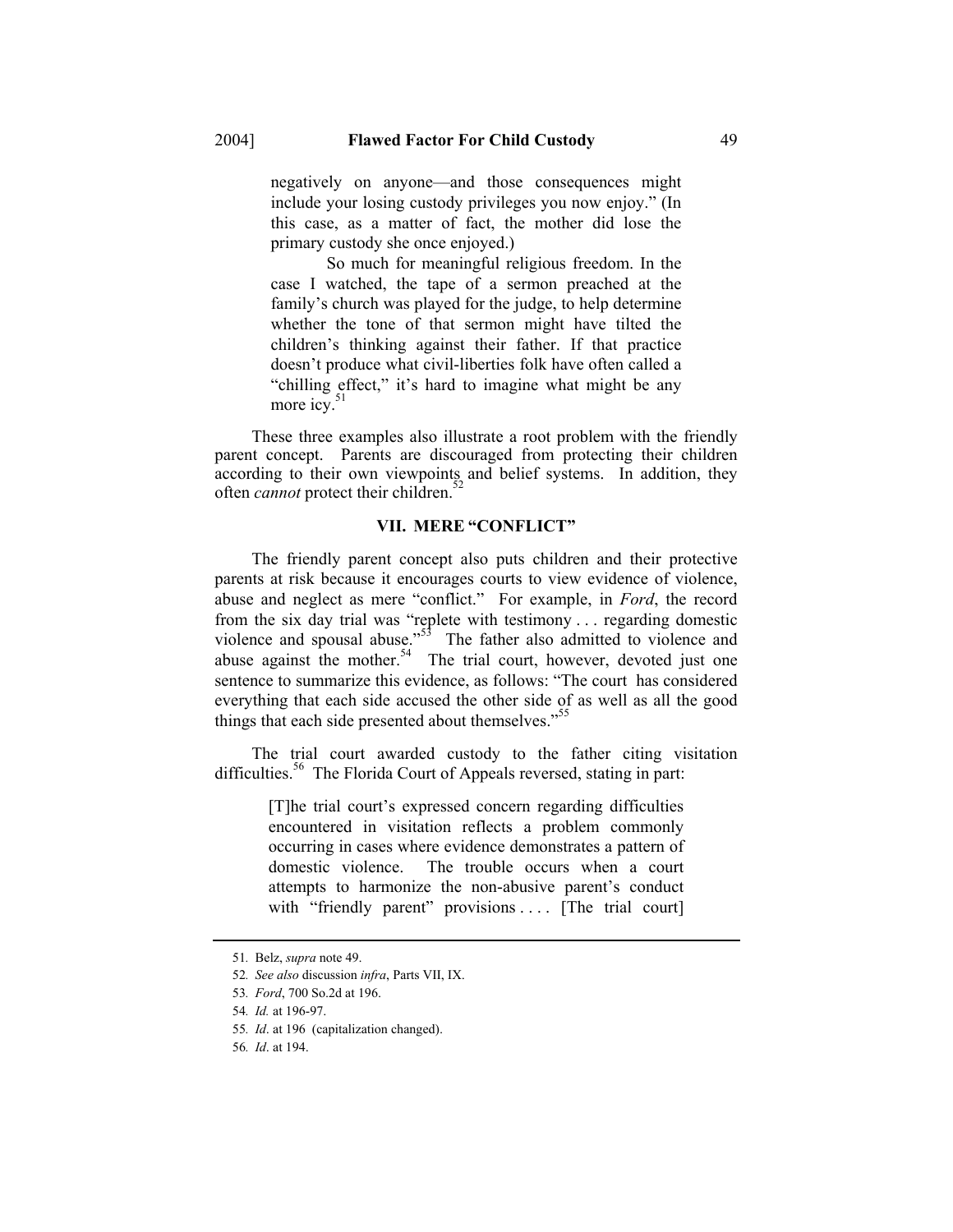failed to recognize the probability that the mother's actions were justified. $57$ 

This tendency of courts to treat evidence presented by parents as mere "conflict," has been reported by commentators. For example, Professor Claire Dalton states:

> [J]udges confusing abuse with conflict may . . . conclude that the parents who oppose shared parenting are acting vindictively and subordinating the interests of the children to their own rather than expressing their legitimate anxieties about their own and their children's ongoing safety. Ironically, within the friendly parent framework, a mother's proper concern about her abusive partner's fitness to parent will negatively affect her chance to win custody, not his. $58$

# **VIII. PARENTAL ALIENATION SYNDROME**

Parental Alienation Syndrome (PAS) is a theory developed by Richard A. Gardner, M.D. $<sup>59</sup>$  Like the friendly parent concept, it is used by some</sup> courts in determining child custody.<sup>60</sup> Dr. Gardner defines PAS as follows:

> The parental alienation syndrome (PAS) is a disorder that arises primarily in the context of child custody disputes. Its primary manifestation is the child's campaign of denigration against a parent, a campaign that has no justification. It results from the combination of a programming (brainwashing) parent's indoctrinations and the child's own contributions to the vilification of the target parent  $\ldots$ .

According to Dr. Gardner, there are three levels of PAS in children,

<sup>57</sup>*. Ford*, 700 So.2d at 196 (footnote omitted).

 <sup>58.</sup> Clare Dalton, *When Paradigms Collide: Protecting Battered Parents and Their Children in the Family Court System*, 37 FAM & CONCIL. CTS. REV. 273, 277 (1999); *see also* Ducote, *supra* note 43, at 137-38 ("Any attempt to claim, despite the abundant proof of the reality of the situation, that a father is dangerous is simply dumped into the category of 'conflict'—the ultimate anathema in the eyes of the family court judge.").

 <sup>59.</sup> Richard A. Gardner, *The Judiciary's Role in the Etiology, Symptom Development, and Treatment of the Parental Alienation Syndrome (PAS)*, 21(1) AM. J. FORENSIC PSY. 39 (2003), para. 3, *available at* http://www.rgardner.com/refs/ar11w.html.

<sup>60</sup>*. See* Bruch, *supra* note 34; Ducote, *supra* note 43, at 140-41; Eric Zorn, *Pop Psychology has Brutal Role in Family Court*, CHI. TRIB., April 18, 2002, *available at* http://www.ericzorn/columns/2002/april/.

 <sup>61.</sup> Gardner, *supra* note 59, at 40.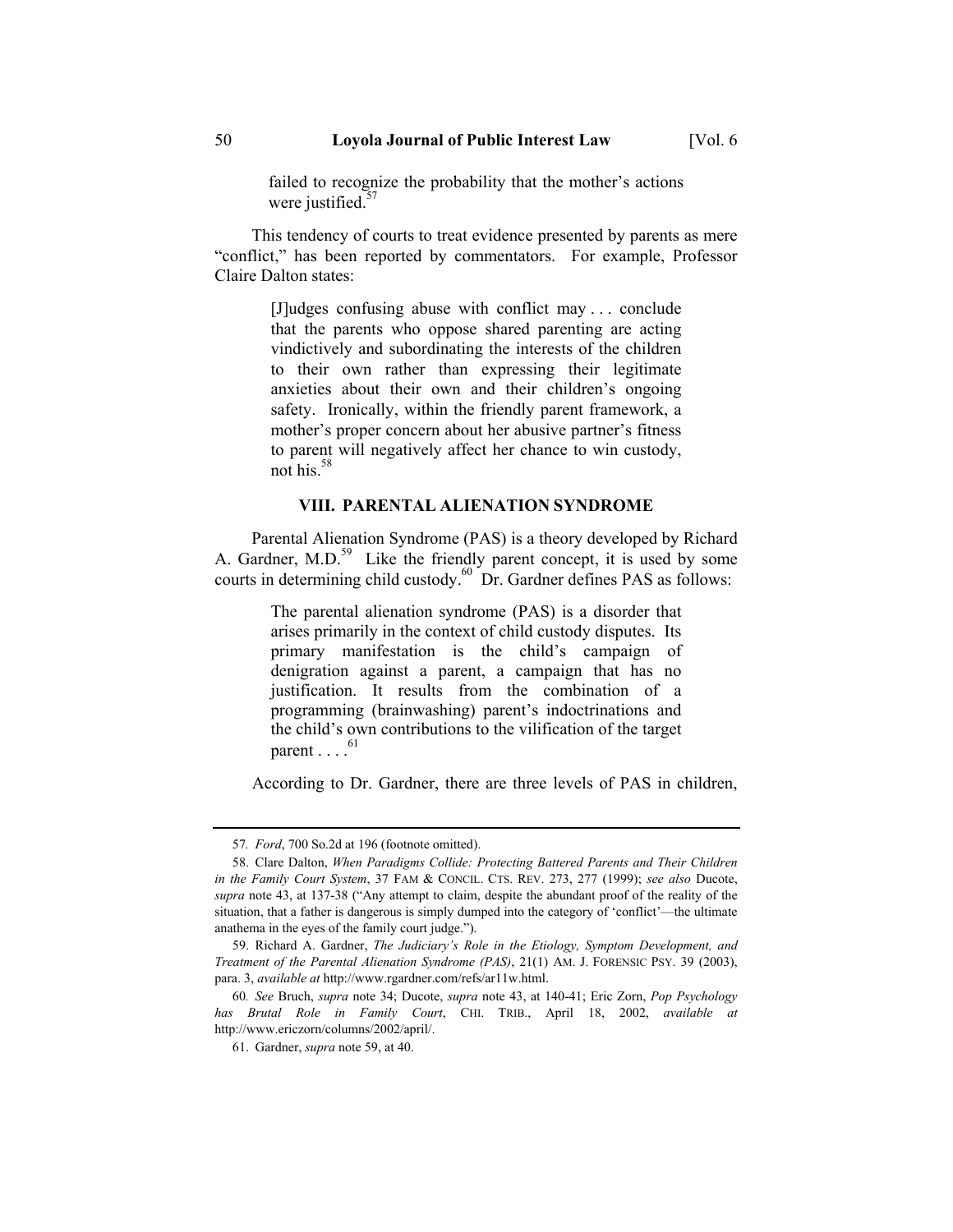namely: mild, moderate and severe. $62$  In the mild level, the alienation of the other "target" parent is relatively superficial.<sup>63</sup> The children basically cooperate with visitation, but are intermittently critical and disgruntled.<sup>64</sup> In the moderate level, the alienation is more formidable, the children are more disruptive and disrespectful. $65$  In the severe level, visitation may be impossible, so hostile are the children to the other parent.<sup>66</sup>

Dr. Gardner also classifies the "indoctrinating" parents, or "alienators," into categories.<sup>67</sup> When the parent is in the "severe" category, Dr. Gardner recommends a change in custody to the other parent.<sup>68</sup> He states that "the court's decision for custodial transfer should be based primarily on the alienator's symptom level  $\dots$ ."<sup>69</sup>

Parental Alienation Syndrome contains three features of a friendly parent analysis. First, the alleged disorder is caused by one parent's "indoctrination" of the child against the other parent.<sup>70</sup> As with a friendly parent analysis, one parent fails to support the child's relationship with the other parent.<sup>71</sup> Second, the outcomes can be the same. Where there is a problem with visitation, a solution is to transfer custody to the other parent.<sup>72</sup> Third and perhaps most importantly, Parental Alienation Syndrome, like the friendly parent concept, presents a paradox. Richard Ducote states: "One irony of . . . 'PAS' is that the increased existence of valid evidence of true sexual abuse leads Gardner and his devotees to more fervently diagnose 'PAS.' Thus, 'PAS' is the criminal defense attorney's dream, since the greater the proof of the crime, the greater the proof of the defense."73

 67. *Id.* at 43-44, 52; *see also Parental Alienation Syndrome Diagnosis and Treatment Tables*, *supra* note 62.

68. Gardner, *supra* note 59, at 44, 52.

70*. Id.* at 40.

71*. See* discussion *supra*, Part III; Borris, *supra* note 2, Parts IV, V (four common fact patterns that lead courts to award custody to the friendlier parent include: denying the other parent's right to see the child; speaking ill of the other parent in the child's presence; filing false charges of abuse; and disappearing with the child). "A parent who . . . injures the relationship between the child and the other parent will often face the penalty of loss of custody."

 72. Borris, *supra* note 2, Parts IV, V; Gardner, *supra* note 59, at 44; *see also Parental Alienation Syndrome Diagnosis and Treatment Tables, supra* note 62*.*

<sup>62</sup>*.* Gardner, *supra* note 59, at 41-42; *see also Parental Alienation Syndrome Diagnosis and Treatment Tables*, 1999-2002, Creative Therapeutics, Inc., http://www.rgardner.com/refs/ pastable.pdf.

 <sup>63.</sup> Gardner, *supra* note 59, at 41-43.

<sup>64</sup>*. Id.* at 43.

<sup>65</sup>*. Id.*

<sup>66</sup>*.* Gardner, *supra* note 59, at 43.

<sup>69</sup>*. Id.* at 52.

<sup>73</sup>*. See* Ducote, *supra* note 43, at 141.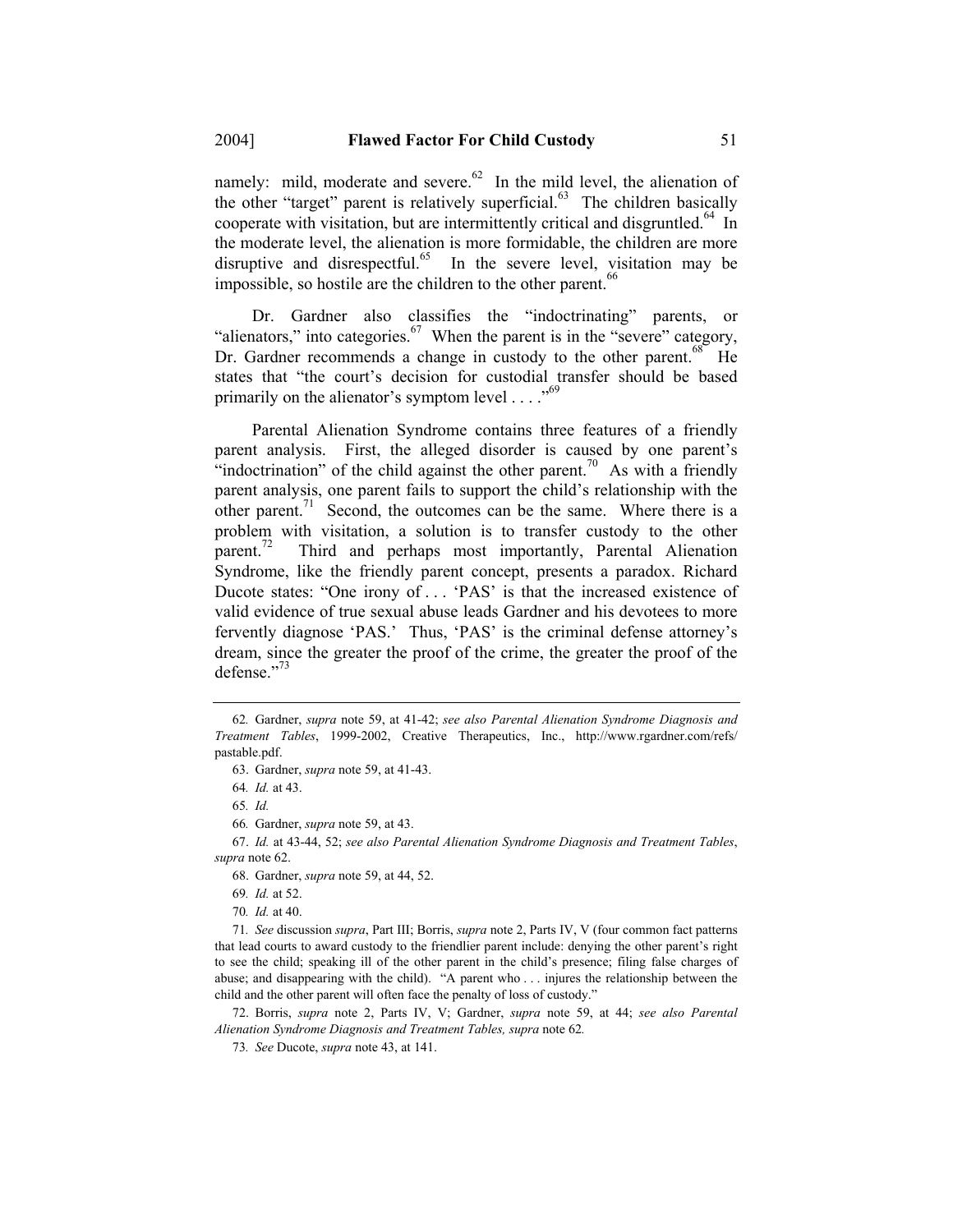Parental Alienation Syndrome is a controversial theory that has been challenged on numerous grounds including that it is not recognized by the scientific community.<sup>74</sup> It is regardless, a variation of the friendly parent concept: if a parent badmouths or criticizes the other parent, there is the possibility that custody will be transferred.<sup>15</sup>

# **IX. THE FRIENDLY PARENT CONCEPT IS HARMFUL TO CHILDREN IN ALL CONTEXTS**

Occasionally, the results of a friendly parent analysis are tragic. An article published in the *Pittsburgh Post Gazette* highlighted a case in which the children refused to visit the father "citing fear and anger."<sup> $6$ </sup> The father responded by filing for a change in custody claiming the children suffered from Parental Alienation Syndrome.<sup>77</sup> The court did not award the father custody, but did order that the children visit the father.<sup>78</sup> One of the children, a sixteen year old boy, reacted to the order by committing suicide.

Even where the facts are benign, the friendly parent concept works against the needs of children. Consider the following example.<sup>80</sup> The child has learning disabilities. Both parents believe that he needs a single home with a stable routine to improve school performance. The mother files for sole custody. After consulting with a lawyer, the father counters with a 50- 50 parenting plan, to thereby appear the more "friendly" parent of the two. The 50-50 plan requires the child to alternate his residence between the parents' two homes on an every other week basis. The father's position has nothing to do with what he thinks is best for the child, i.e., a single home with a stable routine.

<sup>74</sup>*. See, e.g.,* Bruch, *supra* note 34, at 530-43; R. James Williams, *Should Judges Close the Gate on PAS and PA?*, 39 FAM. CT. REV. 267, 273-79 (2001); Lewis Zirogiannis, *Evidentiary Issues With Parental Alienation Syndrome*, 39 FAM. CT. REV. 334 (2001) (*previously known as*  FAMILY & CONCILIATION CTS. REV*.*); Gardner, *supra* note 59, at 59 (acknowledging that "PAS" is not listed in the DSM-IV).

 <sup>75.</sup> *See* Borris, *supra* note 2, Parts IV and V; Gardner, *supra* note 59, at 40, 44.

 <sup>76.</sup> Mackenzie Carpenter & Ginny Kopas, *Casualties of a Custody War: The Courtroom as a Battleground* (pt. 2), PITTSBURGH POST GAZETTE, June 1, 1998, *available at* http://www.postgazette.com/custody/parttwo.asp.

<sup>77</sup>*. Id*.

<sup>78</sup>*. Id*.

<sup>79</sup>*.* Carpenter & Kopas, *supra* note 76 (In a school essay written two weeks before his death, the boy wrote about how a girl had rejected him. He also wrote about "the other torture in my life—his parents' divorce." He stated that his father was "still harassing us through court case after court case," and concluded with "[t]hus ends this chapter in my life of endless torment").

<sup>80.</sup> Example presented by Janet Helson at the 8<sup>th</sup> Annual Family Law Institute, King County Bar Ass'n, Washington State Convention and Trade Center (Dec. 6, 2001).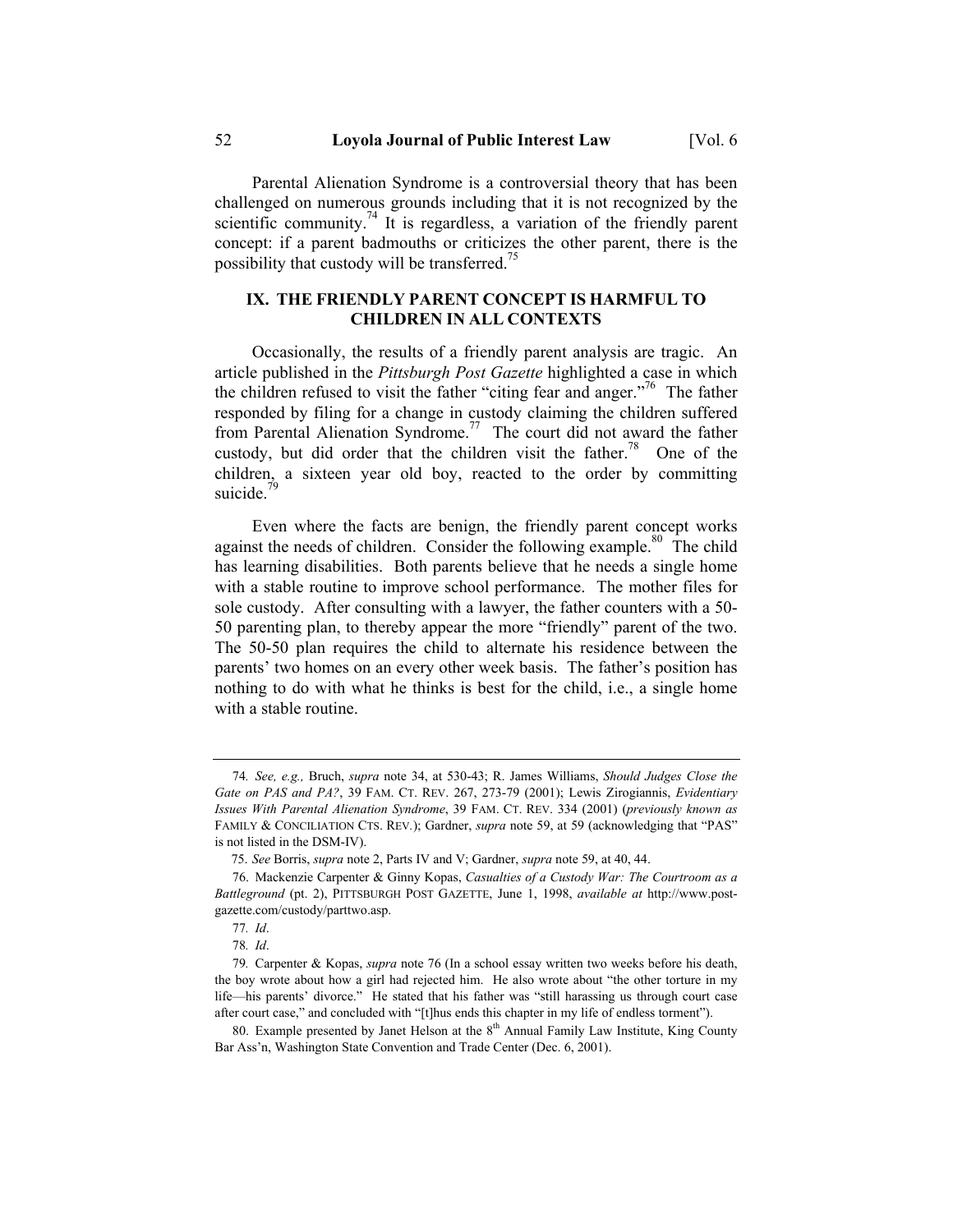# **X. THE ECONOMICS OF FRIENDLY PARENT LITIGATION**

The friendly parent concept increases the likelihood of protracted litigation and conflict. $81$  This in turn creates an opportunity to compel financial concessions from the economically disadvantaged parent, typically the mother. Former Minnesota Court of Appeals Judge Gary Crippen states:

> Increased opportunities for litigation . . . increase the risk that the non-caretaker parent will use the threat of litigation to compel costly concessions by primary parents who lack the economic means or personal strength to defend their claims . . . . This parent often cannot afford litigation expenses and must be concerned with meeting future economic needs. Thus, a primary parent who lacks the means to bargain might make unwarranted concessions on financial issues to avoid costly litigation. $82$

When the non-caretaker parent is an unfit parent, this bargaining advantage can be especially great. Consider the following commentary in the context of a joint custody statute:

> [W]hen only one parent seeks joint custody, the court, pursuant to the "friendly parent" provision, is likely to favor that parent in a sole custody award. This reality further increases the risks of opposing joint custody  $\dots$ .

> [I]n an irony suitable for Solomon, the parent *least* fit for custody may benefit most from this type of statute. A parent opposed to joint custody might be more willing to risk loss of sole custody if she feels that the other parent is capable of providing satisfactory care of the child. The parent opposed to joint custody cannot, however, and probably will not, take that risk where the other parent would not provide minimally sufficient care as sole custodian. Thus, the less fit the parent requesting joint custody, the more bargaining leverage that person gains.<sup>84</sup>

 <sup>81.</sup> *See* discussion *supra*, Part V.

 <sup>82.</sup> Gary Crippen, *Stumbling Beyond Best Interests of the Child: Reexamining Child Custody Standard-Setting in the Wake of Minnesota's Four year Experiment with the Primary Caretaker Preference*, 75 MINN. LAW REV. 427, 449-50 (1990) (footnotes omitted).

 <sup>83.</sup> Jana B. Singer & William L. Reynolds, *A Dissent on Joint Custody*, 47 MD. L. REV. 497, 517 (1988).

<sup>84</sup>*.* Singer & Reynolds, *supra* note 83, n.104 (emphasis in original).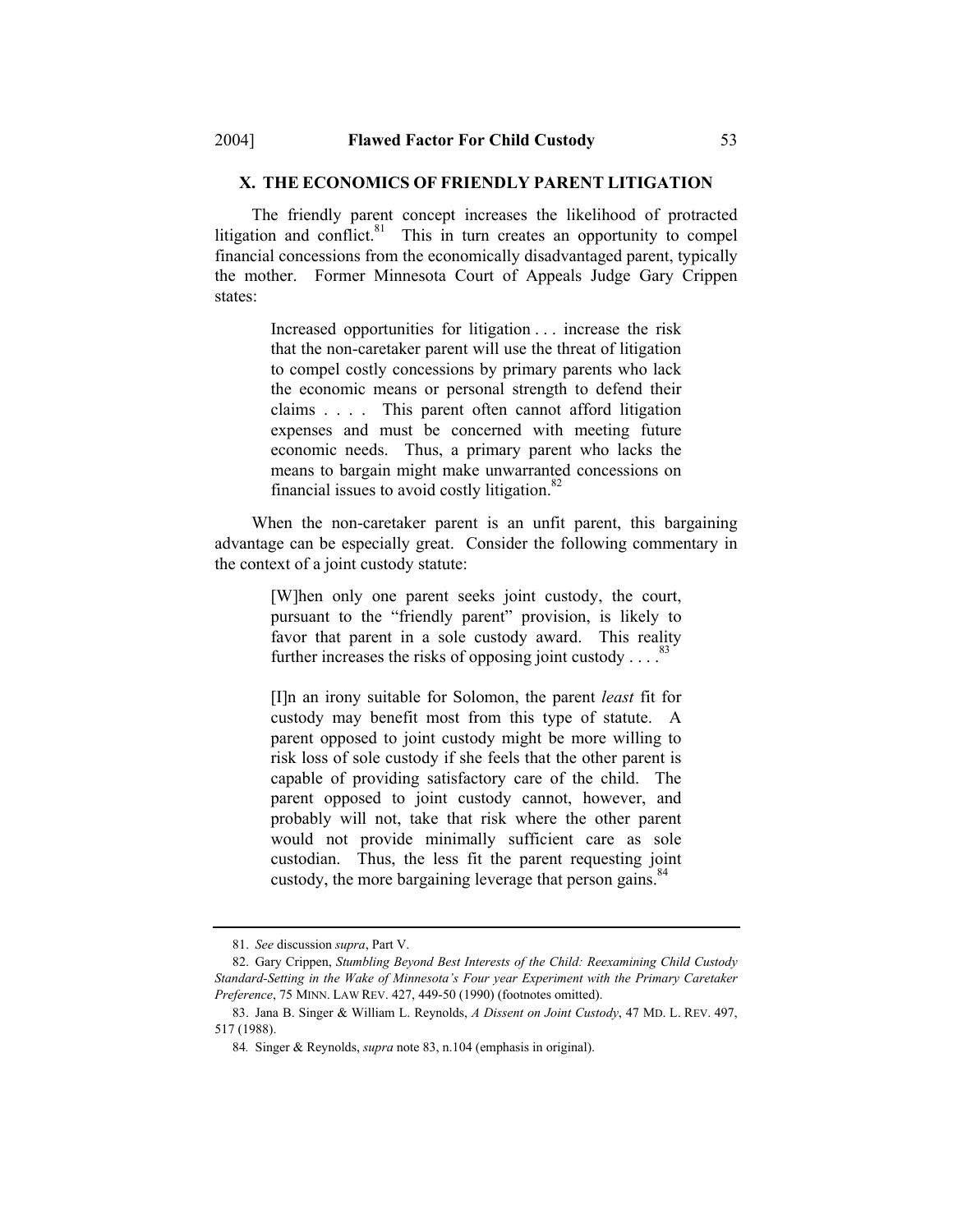Thus, the friendly parent concept contributes to the reported impoverishment of children and their primary caretaker parents subsequent to divorce. Professors Jana Singer and William Reynolds state: "[S]tudies increasingly confirm: divorcing husbands routinely and successfully use the threat of a custody fight to reduce or eliminate alimony and child support obligations. The success of such "custody blackmail" has been identified as a major cause of the impoverishment of divorced women and their children."<sup>85</sup>

For the non-caretaker parent using custody as a bargaining tool, there is little downside risk. If the strategy fails, he will likely be able to change his mind as the other parent will likely want to care for the child.<sup>86</sup>

The friendly parent concept can also lead to financial ruin because of the cost of the friendly parent litigation itself. The author has seen combined fees in excess of  $$200,000.00$ .<sup>87</sup> It is not unusual for one or both parents to file bankruptcy.<sup>88</sup>

By contrast, the friendly parent "industry" profits.<sup>89</sup> This would include the attorneys who represent the parents, and the evaluators, guardians *ad litem* and other persons who provide opinions on alienation.<sup>90</sup>

### **XI. POTENTIAL CONSTITUTIONAL CHALLENGES**

The Fourteenth Amendment of the United States Constitution "forbids the government to infringe . . . 'fundamental' liberty interests *at all*, no matter what process is provided, unless the infringement is narrowly

<sup>85</sup>*.* Singer & Reynolds, *supra* note 83, at 503.

<sup>86</sup>*. Id.* at 517. The authors make a similar observation in the context of joint custody: A parent who is not really interested in having joint custody may use the threat of demanding it as a tool to induce the other parent to make concessions on issues of property division and child support. The downside risks to such a strategy are minimal: even if the strategy fails and the husband is "stuck" with joint (legal) custody, he will not have to assume a major childrearing role (footnotes omitted).

 <sup>87.</sup> Dore, *supra* note 24, at 6.

 <sup>88.</sup> Ducote, *supra* note 43, at 149 ("[D]ivorcing parents commonly land in bankruptcy court").

<sup>89</sup>*. See* HAGEN *supra* note 34, at 199 ("We arrive at a total national cost of using psychological experts in custody disputes of around \$93.75 million annually."); Ducote, *supra*  note 43, at 149 ("Fees for guardians *ad litem* in contested custody cases can amount to many thousands of dollars . . . . Fees exceeding \$20,000 are not rare."); Timothy Beason & Gwendolyn Jo M. Carlberg, *The Legal Basis for Appointing Independent Psychological Evaluators in Custody Cases*, 21 FAMILY LAW NEWS, 2, 3 (Va. State Bar Fam. L. Sect. Summer 2001) (with the appointment of an evaluator, "you can figure on about \$10,000.00-15,000.00 more in litigation expenses").

<sup>90</sup>*. See* sources cited *supra* note 89.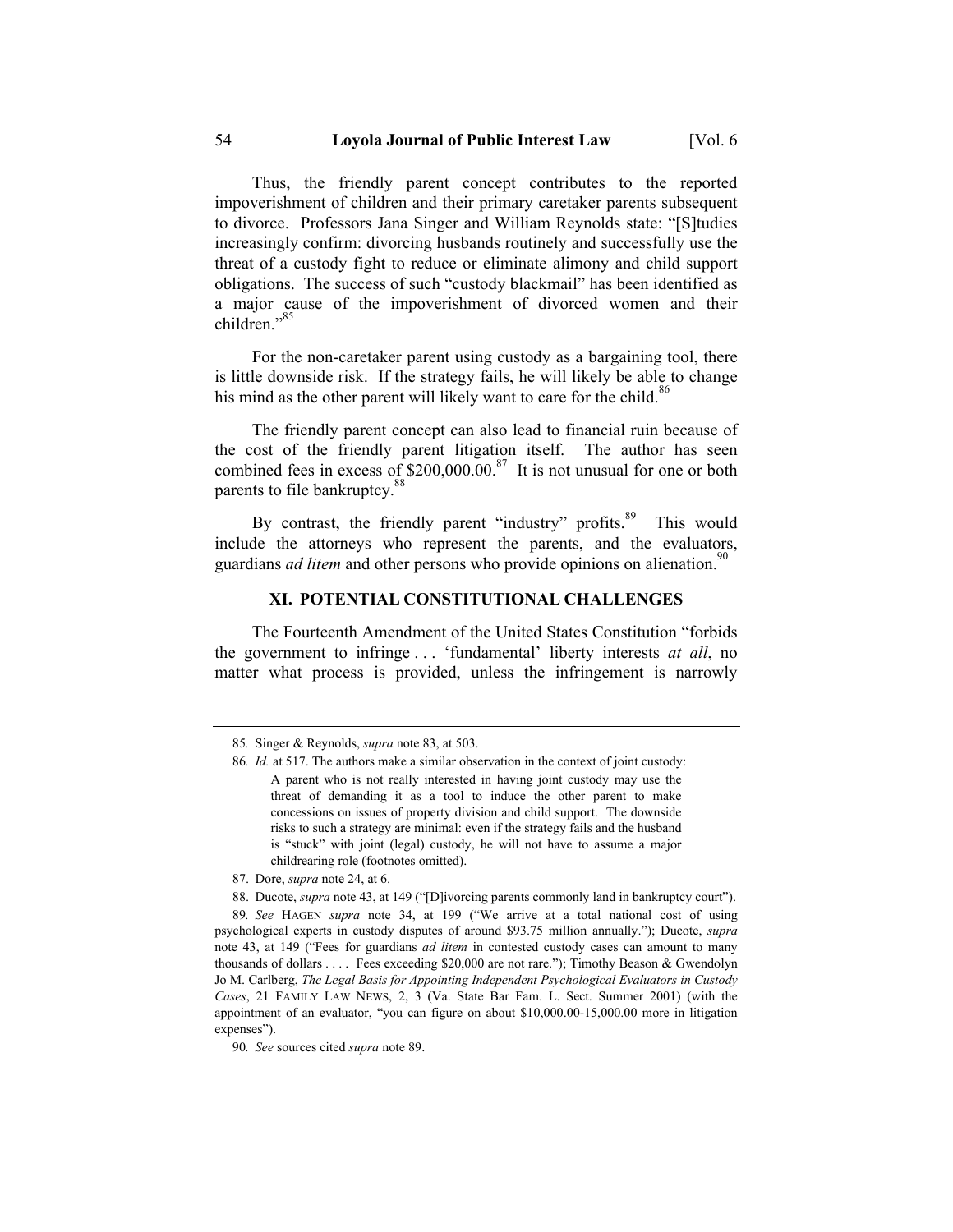tailored to serve a compelling state interest."<sup>91</sup> This requirement for substantive due process applies to a parent's liberty interest in the care, control and custody of his or her child.<sup>9</sup>

With these principles, the friendly parent concept and friendly parent provisions would appear vulnerable to constitutional challenge. First, it is difficult to see what compelling state interest is served by the concept and related statutory provisions. In application, they work *against* the interests of children and their protective parents. Second, application of the concept is not a "narrowly tailored" infringement. Rather, it can be a great intrusion as parents find themselves in no-win situations in which they cannot protect themselves or their children.

Parents also have a fundamental constitutional right to court access that is "adequate, effective and meaningful."<sup>93</sup> With the friendly parent concept and friendly parent provisions, this fundamental right is also impaired. This is because in contested cases, judicial fact-finding is based on an adversarial system in which the litigants present opposing evidence and points of view. It is not a cooperative undertaking. By contrast, the friendly parent concept encourages courts to focus on cooperation as paramount. With this focus, the normal adversarial functioning of the courts is undermined:

> [T]he question of whether or not brutal domestic violence or heinous child abuse occurred—a fact subject to proof as any other fact in a civil or custody case—is forgotten, ignored or completely subjugated to the overriding concern preoccupying the judge . . . : does Mommy say nice things about Daddy and does she encourage the relationship between the two? $94$

Thus, the friendly parent concept disables the normal functioning of the courts. Court access for parents and their children is often not adequate, effective or meaningful. The fundamental right of court access is thereby denied.

 <sup>91.</sup> Washington v. Glucksberg, 521 U.S. 702, 721 (1997) (citing Reno v. Flores, 507 U.S. 292, 302 (1993)) (emphasis in original).

 <sup>92.</sup> *See id*. at 720-21; Troxel v. Granville, 530 U.S. 57, 65-66 (2000); Marriage of Parker, 957 P.2d 256, 258-59 (Wash. Ct. App. 1998).

 <sup>93.</sup> Bounds v. Smith, 430 U.S. 817, 822 (1977) ("More recent decisions have struck down restrictions and required remedial measures to insure that inmate access to the courts is adequate, effective, and meaningful.").

 <sup>94.</sup> Ducote, *supra* note 43, at 138-39*.*